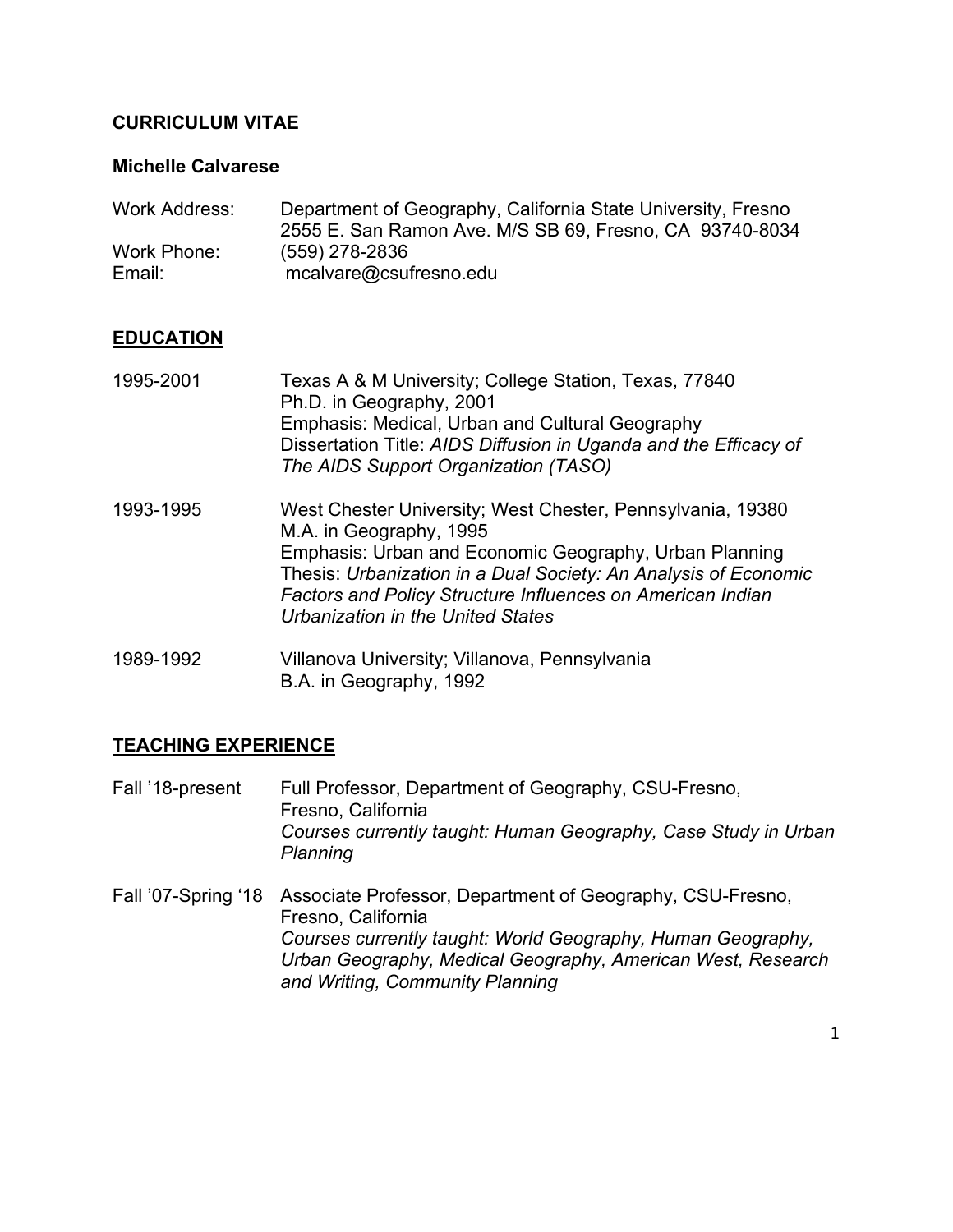- Fall '02-Spring '07 Assistant Professor, Department of Geography, CSU-Fresno, Fresno, California
- Fall'00-Spring'02 Lecturer, Department of Geography, CSU-Fresno. Fresno, California
- 2000 Spring Geography Instructor, Department of Social Sciences, Blinn College, Bryan, Texas *Course taught: World Regional Geography*
- 1995-1999 Graduate Teaching Assistant, Department of Geography, Texas A & M University, College Station, Texas *Courses taught: Physical Geography Lab Assisted for: Human Geography, Geography of North America, Cultural Geography, History of Geography, Physical Geography, Urban Geography, Economic Geography*
- 1993-1995 Graduate Assistant, Department of Geography, West Chester University; West Chester, Pennsylvania *Assisted for: Cultural Geography, World Regional Geography*
- 1989-1990 Undergraduate Teaching Assistant, Department of Geography; Villanova University; Villanova, Pennsylvania *Assisted for: North America, Natural Hazards*

# **NEW COURSES DEVELOPED**

2017 Urban Planning Case Study

*An experiential, immersion course designed for students interested in real world urban development. Lectures will be supplemented with site visits to a large scale multi-phase project and behind the scenes access guided by the developer. This is a must have course for anyone that wants to see how theory is put into practice and understand the process of making major changes to the urban and regional landscape.*

2016 Introduction of Urban Planning (graduate) *Introduction to and critical analysis of theory and practice of urban planning; traditional and alternative roles of planning in contemporary society; perspectives on community problems; evaluations of concepts, literature and history.*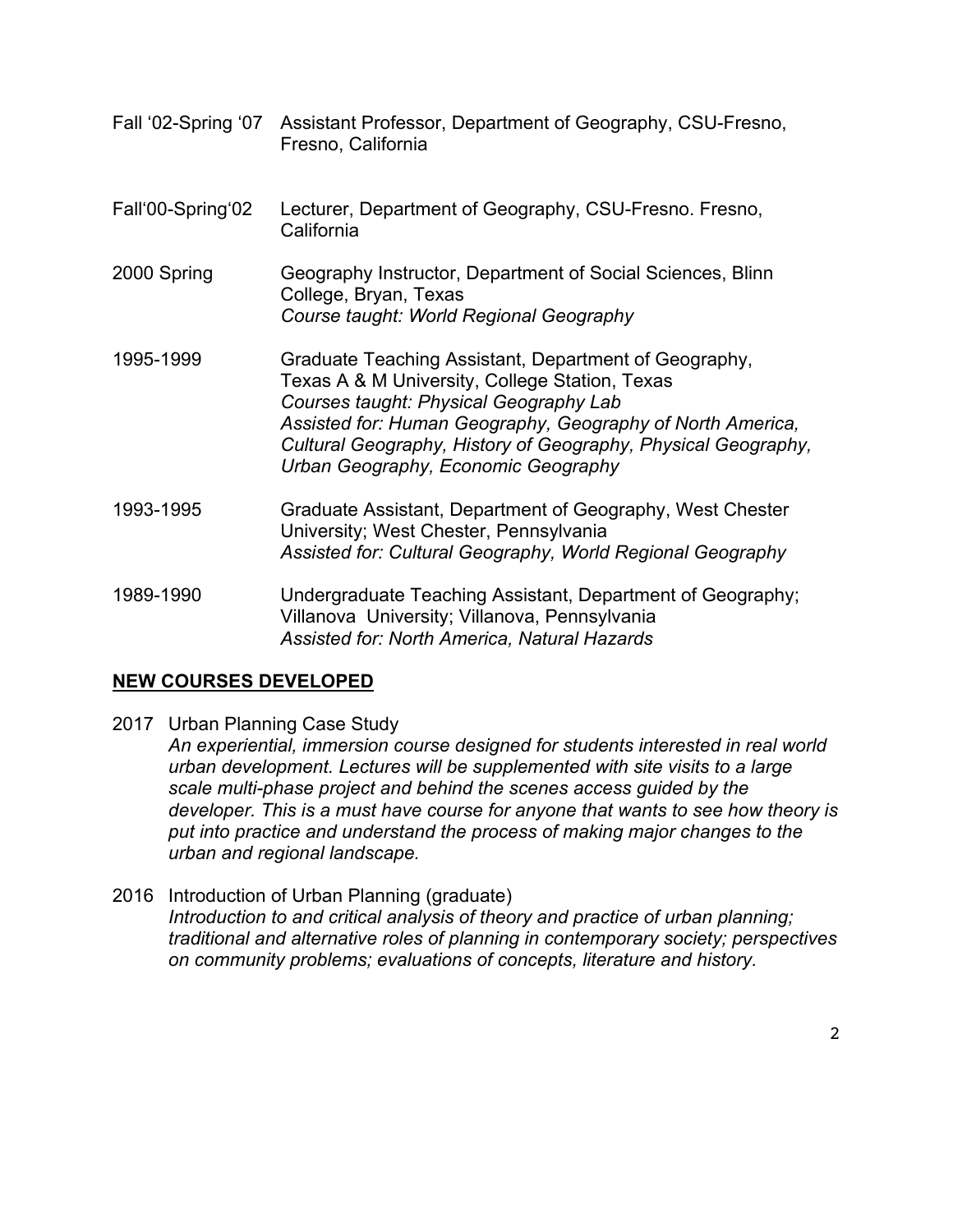2015 Geography of Beauty

*Examines the multi-billion dollar global beauty industry from a spatial, economic, and cultural perspective. Beauty trends correlated with topics such as gender norms, body image, skin color, myths, and health. Ingredient sourcing, marketing, globalization, and regional economic impact also discussed.*

2013 Global Approaches to Health

*Analysis of global medical practices utilizing both "eastern" and "western" techniques. Origins and diffusion of place specific non-traditional approaches to health and wellness and relationships with the environment, aesthetics, culture, gender and identity.*

2010 Critical Thinking

*Fundamentals of critical thinking with emphasis on evaluating claims, examining geographical and cultural influences on perception, constructing arguments, using deductive and inductive reasoning, recognizing fallacies and persuasive rhetoric, and exploring explanations. These skills are applied to select topics drawn from various geographic contexts. G.E. Foundation.*

#### 2002 Medical Geography

*Examination of spatial patterns of diseases worldwide, with special emphasis on diffusion patterns for infectious diseases. Analysis of global health care delivery systems including health care resources, accessibility, and uses. (Formerly GEOG 155)*

### **PUBLICATIONS**

- 2016 **Calvarese, M**. (2016). "Observations of Stress and Health: A Micro Investigation of Perception among University Students." Journal of Health Science 6 (4), 57- 61.
- 2016 **Calvarese, M**., Osbourne, B., and Moulton, J., (2016) Downtown Land-Use Change: A Historical Geography of Fresno, California's Central Business District, *The California Geographer*, 55:1-20. *(peer-reviewed)*
- 2016 Singh, J. and **Calvarese. M.** (2016) Revitalization Efforts in San Francisco: An Urban History Case Study of San Francisco's Tenderloin District, *Journal of Social Sciences,* 5:104-129. *(peer-reviewed)*
- 2015 **Calvarese, M**. (2015) The Effect of Gender on Stress Factors: An Exploratory Study Among University Students, *Social Sciences*, 4 (4): 1177-1184. *(peerreviewed)*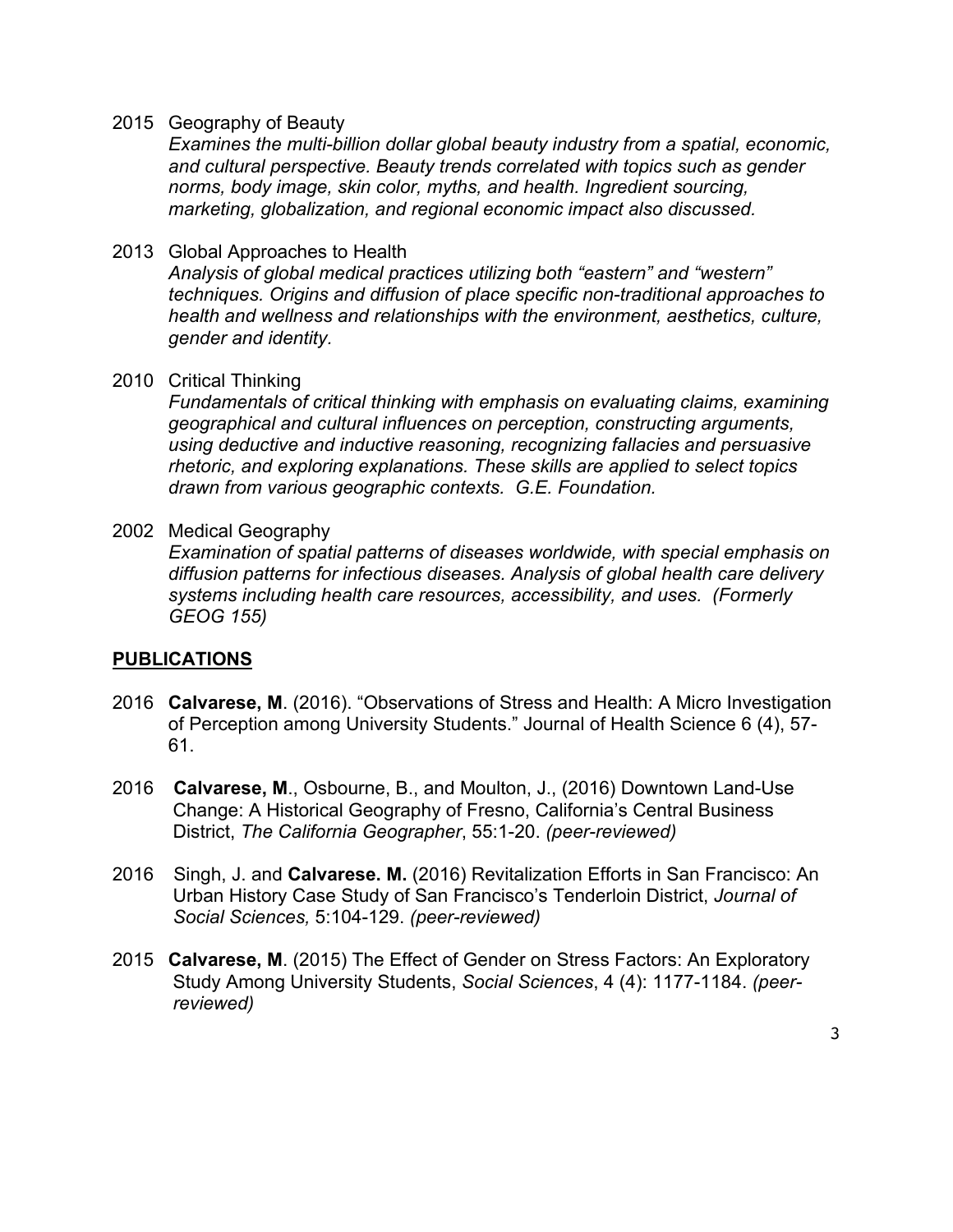- 2009 **Calvarese, M.** Geography Video Assessment Material for: *The Cultural Landscape: An Introduction to Human Geography*, 11e, Pearson.
- 2006 **Calvarese, M**., Bame, S., and Bakamanume, B. (2006) "Historical Analysis of AIDS Patients in Uganda Using Innovative Community Clinic Service: The AIDS Support Organization (TASO*), Journal of Humanities & Social Science*, Vol. 1. *(peer-reviewed)*
- 2005 **Calvarese, M**., and Stockdale, S. (2005) **"**Land-Use Change and Preservation in Fresno's Armenian Town, 1916-2005," *The California Geographer*, Vol. 45. *(peer-reviewed)*
- 2004 **Calvarese, M.** (2005) *"The Power of Place: Geography for the 21st Century"*  Fourth Edition Study Guide, Annenberg/CPB, McGraw-Hill.
- 2003 **Calvarese, M**. (2003) *"Human Geography: Culture, Society, and Space"* Student Companion Interactive CD-ROM, sole multimedia author, John Wiley & Sons.
- 2001 **Calvarese, M**. (2001) *"The Role of Geography in Epidemiological Studies,*" funded document, Fresno County Health Department, Fresno, CA.
- 1999 **Calvarese, M.** (1991) "Tuberculosis in Japan: history, trends, and control." *National Science Foundation Tokyo Special Scientific Report #99-18*, www.nsftokyo.org/scr99-18.html.
- 1995 **Calvarese, M**., (1995) "Native Americans in film: an image created, an image remembered**.**" *Middle States Geographer*, 27:179-185. *(peer-reviewed)*

### **BOOK/CHAPTER REVIEWS**

- 2010 "Contemporary Human Geography" James Rubenstein, Prentice Hall.
- 2006 "Contemporary World Regional Geography 2e", Bradshaw et al., selected chapters, McGraw/Hill Publishers.
- 2005 "Teaching Geography," Association of American Geographers.
- 2002 "Contemporary World Regional Geography," Bradshaw et al., selected chapter, McGraw/Hill Publishers.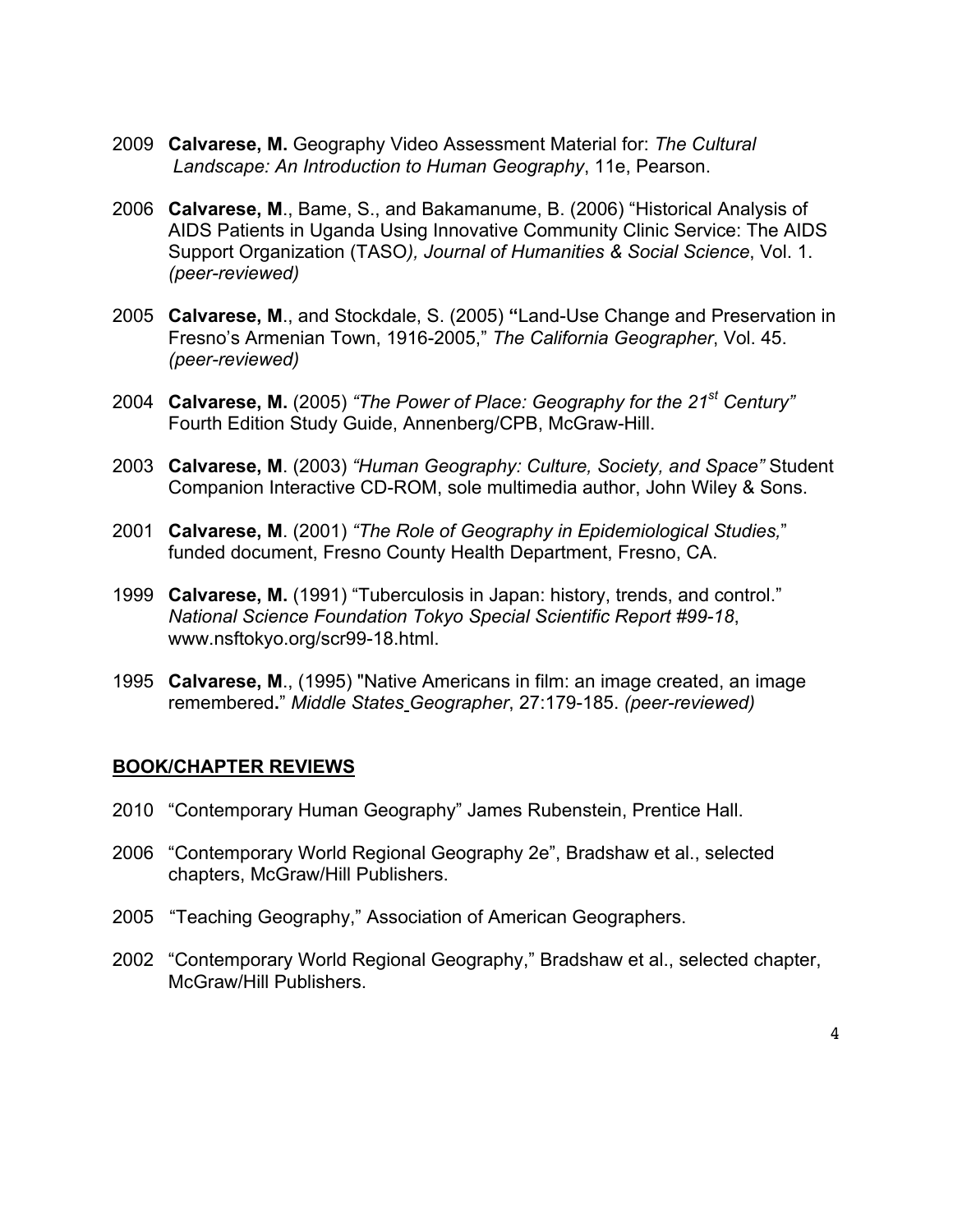- 2001 "The Living World," Barbara Weightman, human geography textbook proposal, Wiley Publishers.
- 2001 "Essentials of World Regional Geography," Salter/Hobbs, selected chapters, Hartcourt Publishers.

# **PAPERS PRESENTED AT PROFESSIONAL MEETINGS**

- 2016 "Perceptions of Health and Stress Among University Students." Paper presented at the Association of American Geographers and International Society of Urban Health Joint Annual Meeting, March 29-April 4, 2016, San Francisco, California
- 2015 "The Effect of Gender on Stress Factors: An Exploratory Study Among University Students." Paper presented at the Association of Pacific Coast Geographers Annual Meeting, October 22-24, 2015, Palm Springs, California
- 2011 "Job Satisfaction, Stress and Health: A microanalysis of California State University, Fresno students. Paper presented at the Association of American Geographers Annual Meeting, April 11-16, Seattle, Washington
- 2006 "Assessing Map Location Knowledge of World Geography Students." Paper presented at the National Council of Geographic Education Annual Conference, Lake Tahoe, Nevada, October 2006
- 2005 "Fresno's Tower District: An Evolving Cultural Landscape." Paper presented at the California Geographical Society Annual Meeting, Spring, Yosemite National Park, California
- 2003 "The TASO Model: A case study analysis of HIV/AIDS in Uganda." Paper presented at the Association of American Geographers Annual Meeting, March, New Orleans, Louisiana
- 2001 "Temporal and Spatial Trends of HIV/AIDS in Uganda." Poster presented at the Association of American Geographers Annual Meeting, February 28-March 3, New York City, New York
- 2000 "Tuberculosis trends in Japan." Paper presented at the Association of American Geographers Annual Meeting, April 4-8, Pittsburgh, Pennsylvania
- 1999 "AIDS in Uganda: a subnational spatial analysis of AIDS rates and clinic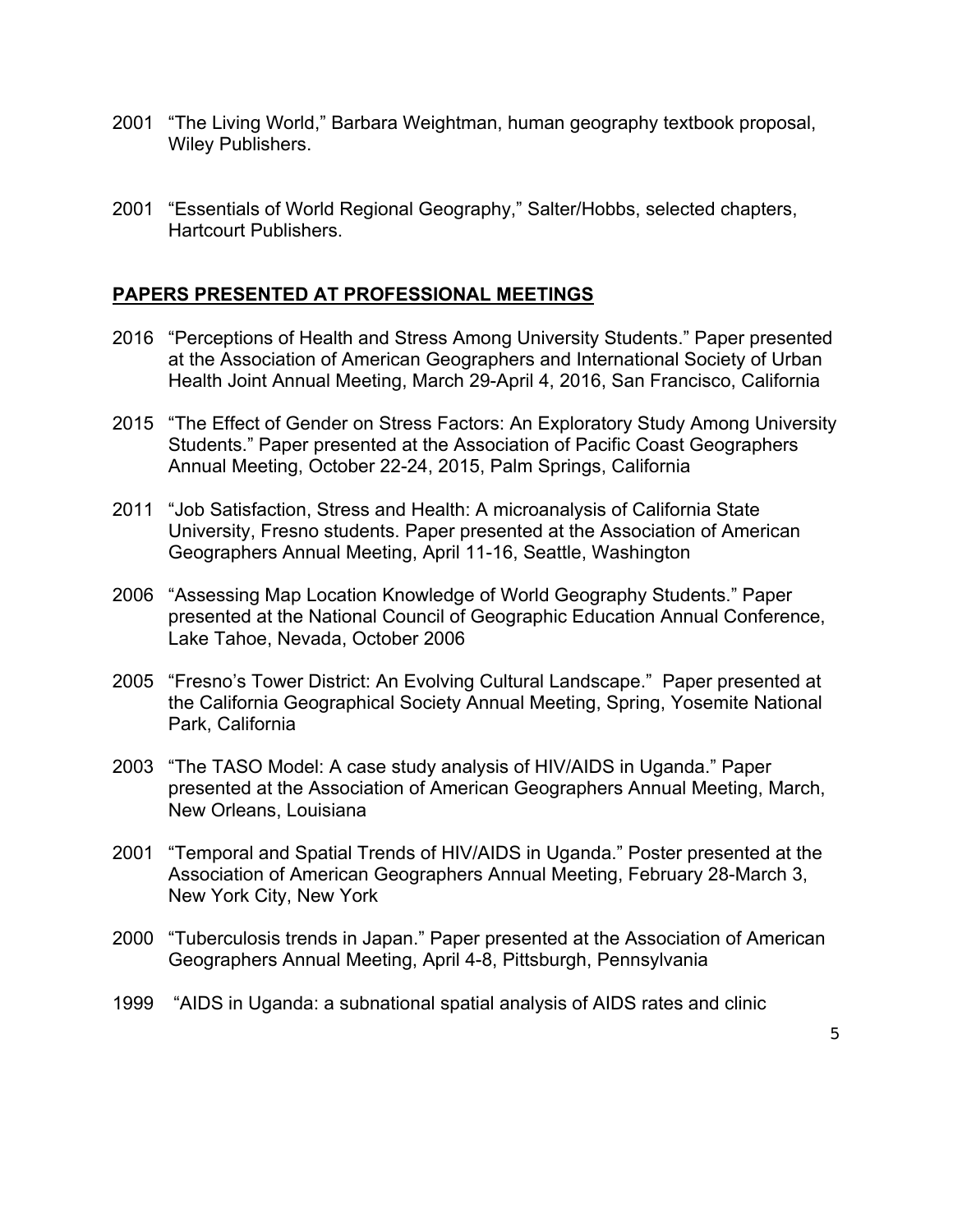attendance." Poster presented at the Association of American Geographers Annual Meeting, March 23-27, Honolulu, Hawaii

- 1998 "Living positively with AIDS: the influence of TASO clinics in Ugandan communities." Paper presented at the Southwest Division of the Association of American Geographers Annual Meeting, October 28-31, 1998, Baton Rouge, Louisiana
- 1998 (With Bakama BakamaNume) "AIDS distribution in Uganda: a spatial analysis of an urban malady." Paper presented at the Association of American Geographers Annual Meeting, March 26-29, 1998, Boston, Massachusetts
- 1996 (With James P. Lewandowski) "American Indian government policy: the creation of a dual society in a developed nation." Paper presented at the Association of American Geographers Annual Meeting, April 9-13, 1996, Charlotte, North **Carolina**
- 1996 "Dual societies within first world nations: an analysis of influencing factors on American Indian reservations." Paper presented at the Annual Geosciences Student Symposium, March 23, 1996, Texas A & M University, College Station, Texas
- 1995 "Indians in Pennsylvania? A historical demography of Pennsylvania's hidden urban minority." Poster presented at the Association of American Geographers Annual Meeting, March 14-19, 1995, Chicago, Illinois
- 1994 "Native Americans in film: an image created, an image remembered." (final version) Paper presented at the Middle States Division of the Association of American Geographers Annual Meeting, October 21-23, 1994, Poughkeepsie, New York
- 1994 "Native Americans in film: an image created, an image remembered." (preliminary version) Paper presented at the Association of American Geographers Annual Meeting, March 27-April 2, 1994, San Francisco, California

### **FIELDWORK AND RESEARCH GRANTS**

2010 "Effects of Multidisciplinary Home Visits for Asthma Triggers Identification and Reduction Among Children from an Underserved Area of Central California," Pinzon-Perez, H., **Calvarese, M**., Delcore, H., Donohue, S., Hamilton, K., Mathurn, J., Sailor, S., National Institutes of Health.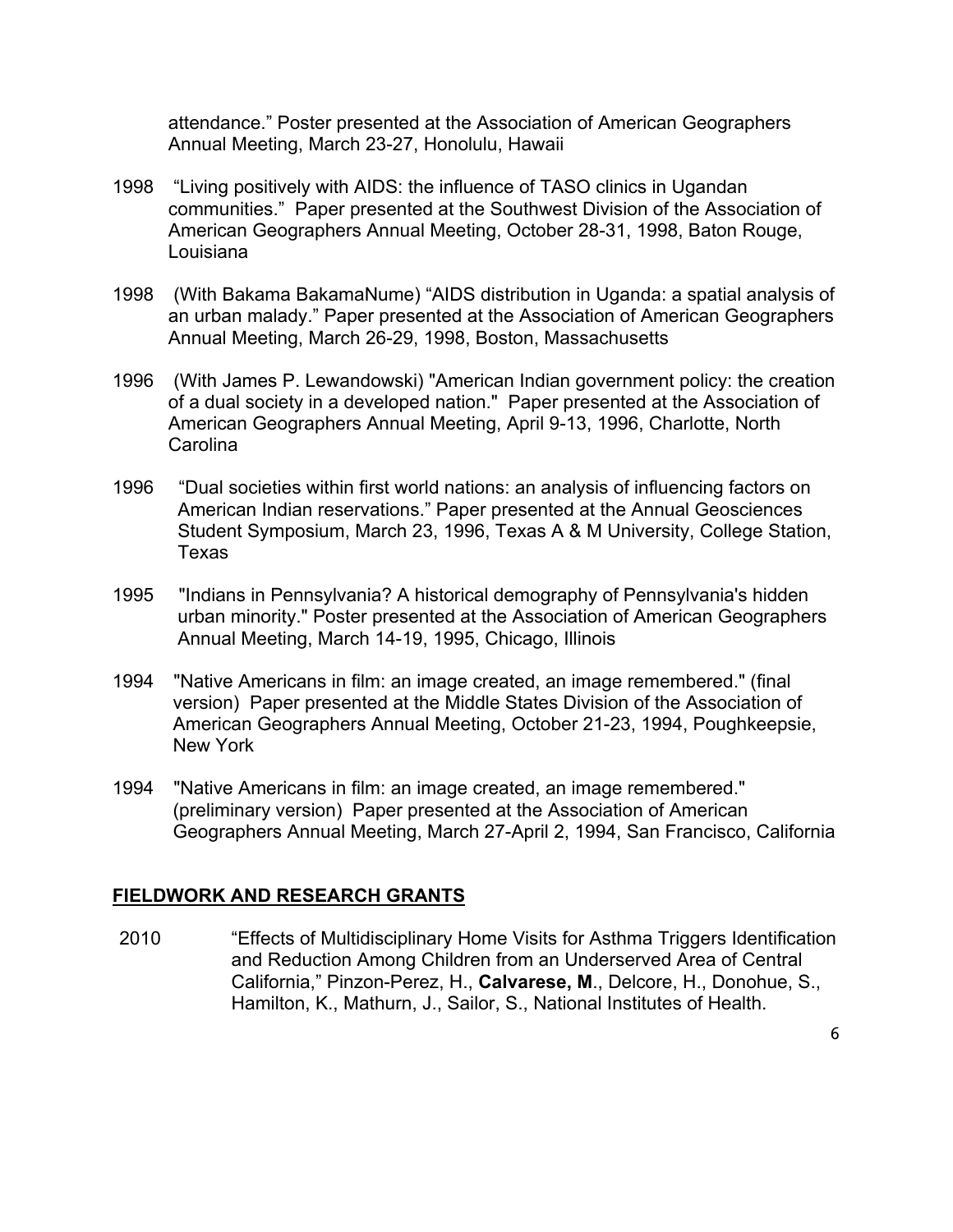- 2008 Dr. Howard Murad Research Grant, International Spa Association Foundation,*"Job Fulfillment and Wellness: A Geographic Study of the Effects of Work Related Stress."*
- 2004 California State University-Fresno, College Research and Creative Activity Award 2005-06, *"Assessment of Geographic Knowledge: An Analysis of Map Location Skills of Beginning World Geography Students."*
- 2001 New College for Instructional Innovation Grant, *"Medical Geography: Teaching Disease Diffusion with Geographic Information Systems (GIS), Statistical Software, and Real Databases,"* course development, funded by California State University, Fresno.
- 2001 National Science Foundation Summer Institute in Taiwan Research Fellow, National Taiwan Normal University/National Taiwan University Hospital, Department of Geography, Dr. Linda Ouyang, Phone: 886-2- 2363787 ext.128. Taipei, Taiwan, Co-sponsored by NSF and National Science Council of Taiwan.
- 2000 Minority International Training Program Conference Grant, International AIDS conference, Durban, South Africa, July 9-14, 2000, funded by MIRT.
- 2000 National Science Foundation Summer Institute in Korea Research Assistant, Ministry of Health, Department of Internal Medicine, Seoul National University, Host: Myoung-don Oh, M.D., Seoul, Korea, Phone: 82-2-760-2945.Co-sponsored by NSF and Korean Science and Technology Foundation.
- 1999 National Science Foundation Summer Institute in Japan Research Assistant/Intern, The Research Institute of Tuberculosis, Japan Anti-Tuberculosis Association Ministry of Health, Tokyo, Japan, Host: Dr. Nobukatsu Ishikawa, Kiyose-Shi, Tokyo, Japan 204-8533, Phone: 81-424- 93-5605. Co-sponsored by NSF and Japan Science and Technology Council.
- 1997 National Institute of Health Fogherty International Center Grant Summer Program Research Assistant, Uganda, Africa, funded by NSF and NIH, Race and Ethnic Studies Institute, Kampala, Uganda. Supervisor: Dr. Bakama BakamaNume, Texas A & M University, College Station, TX 77843, (409) 845-7141.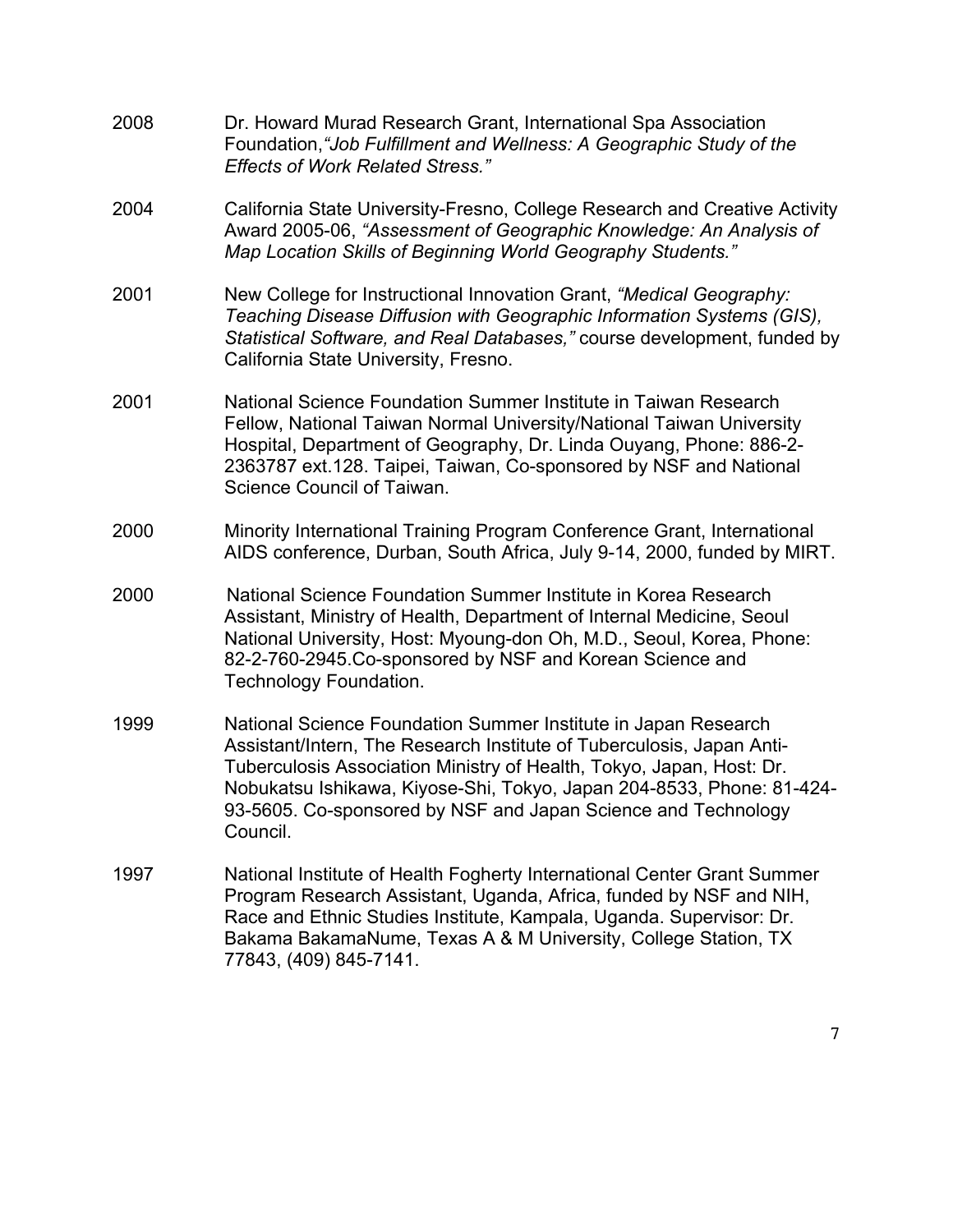### **NON-TEACHING WORK EXPERIENCE**

- 1998 GIS Research Specialist, Blackland Research Center, Supervisor: John Corbett, Temple, Texas
- 1996 Architecture Research Assistant, Supervisor: Dr. Malcolm Quantrill, Department of Architecture,Texas A & M University, College Station, Texas
- 1995 NAGPRA Project Assistant, Supervisor: Gabrielle Vail. American Section, University Museum of Archaeology and Anthropology, University of Pennsylvania, Philadelphia, Pennsylvania
- 1994 Intern, Supervisor: Gabrielle Vail. American Section, University Museum of Archaeology and Anthropology, University of Pennsylvania, Philadelphia, **Pennsylvania**

## **PROFESSIONAL SERVICE AND PERSONAL GROWTH**

## **University**

| 2008-10      | University General Education Committee, member                                                           |
|--------------|----------------------------------------------------------------------------------------------------------|
| 2008         | Super Scantron Training, participant                                                                     |
| 2010-2011    | Office of the Provost and Technology Innovations for Learning and<br>Teaching, e-Portfolios, participant |
| 2012         | Division of Global and Continuing Education Boren Scholarship<br>committee, member                       |
| 2005-06      | University Professional Development Sub-Committee,<br>member                                             |
| 2005         | Smittcamp Honors Information Day, participant                                                            |
| 2005-present | Dog Days, CSU-Fresno, participant                                                                        |
| College      |                                                                                                          |
| 2012         | College of Social Sciences, Outstanding Thesis Committee,<br>member                                      |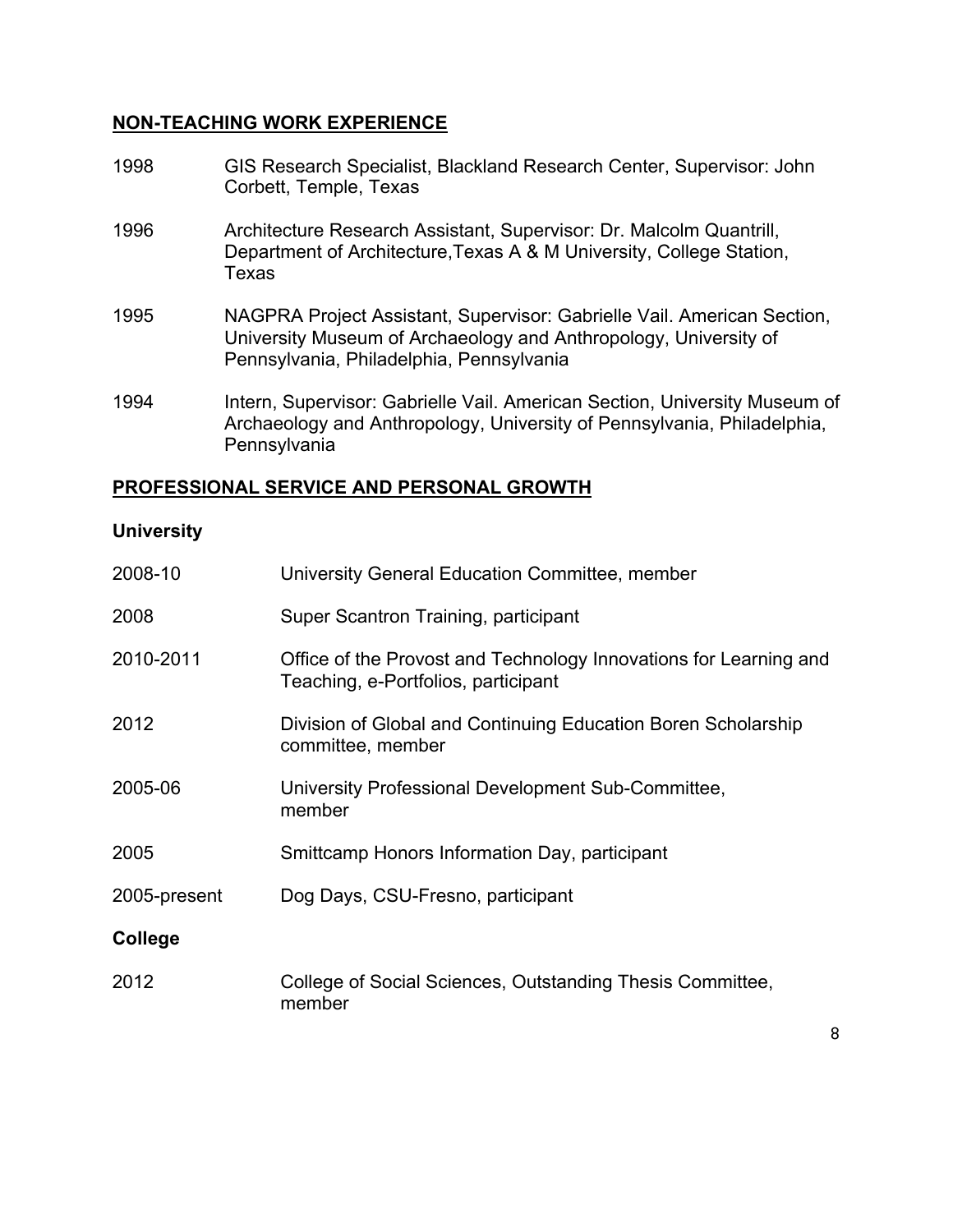| 2006-09           | College of Social Sciences Budget Committee, member                                     |
|-------------------|-----------------------------------------------------------------------------------------|
| 2009              | College of Social Sciences, Coyle, Wilson, and Klassen<br>Scholarship Committee, member |
| 2005-06           | College of Social Sciences Clarence and Dorothy Wilson<br>Scholarship Committee, member |
| 2005              | College of Social Sciences, Geog/AAIS Staff Search<br>Committee, member                 |
| 2001-03           | College of Social Sciences Elections Committee, member                                  |
| <b>Department</b> |                                                                                         |
| 2016-present      | Department of Geography Chair                                                           |
| 2015              | Department of Geography, Travel Committee, member                                       |
| 2015              | Department of Geography, Search Committee, member                                       |
| 2015              | Department of Geography, Personnel Committee (Part-time Hire),<br>chair                 |
| 2015              | Department of Geography, Personnel Committee (RTP), chair                               |
| 2014-2015         | Department of Geography Self Study Coordinator                                          |
| 2014              | Department of Geography, Personnel Committee, chair                                     |
| 2014              | Department of Geography, Search Committee, member                                       |
| 2014              | California Geography Bee, judge                                                         |
| 2013              | Department of Geography, Search Committee, member                                       |
| 2013              | Department of Geography, Personnel Committee, member                                    |
| 2012-2016         | Department of Geography, Curriculum Committee, member                                   |
| 2012              | Department of Geography, Personnel Committee, chair                                     |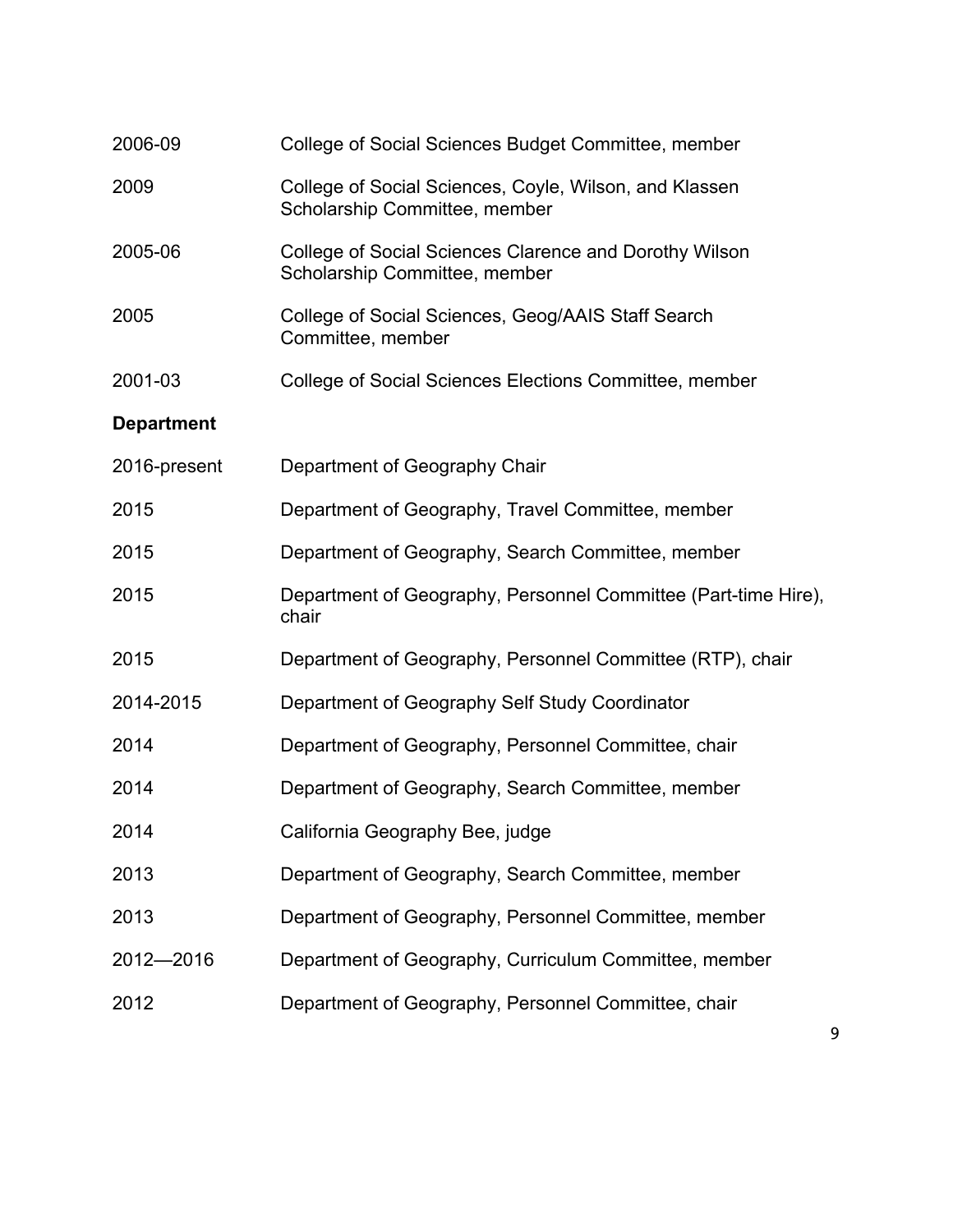| 2012--2016 | Articulation Liaison/Coordinator for Geography                                          |
|------------|-----------------------------------------------------------------------------------------|
| 2011       | Department of Geography, Personnel Committee, chair                                     |
| 2008       | Department of Geography Growth Plan Committee, chair                                    |
| 2008       | Department of Geography, Personnel Committee, member                                    |
| 2008       | Department of Geography, Recruitment of Majors Committee, chair                         |
| 2010       | Department of Geography, Personnel Committee, member                                    |
| 2009-2016  | Department of Geography Student Assessment Coordinator                                  |
| 2009       | Department of Geography, Personnel Committee, Chair                                     |
| 2009       | Department of Geography, Geog 7 Proposal for GE Committee,<br>member                    |
| 2009       | Department of Geography, Scoring Rubric for Seniors Portfolio<br>Committee, coordinator |
| 2006       | Department of Geography Undergraduate Advisor                                           |
| 2006       | Department of Geography, Personnel Search Committee,<br>Chair (two searches)            |
| 2005-06    | Department of Geography Geography Club Advisor                                          |
| 2005-06    | Department of Geography, Personnel Committee, member                                    |
| 2005-06    | Department of Geography, Lecturer Search Committee, member                              |
| 2001-03    | Department of Geography, Geography Club Advisor                                         |
| 2001-03    | Department of Geography, Gamma Theta Upsilon Chapter Sponsor                            |
| 2001       | Department of Geography, World Regional Geography Committee,<br>chair                   |
| 2000/01    | Department of Geography, Faculty Merit Increase Committee,                              |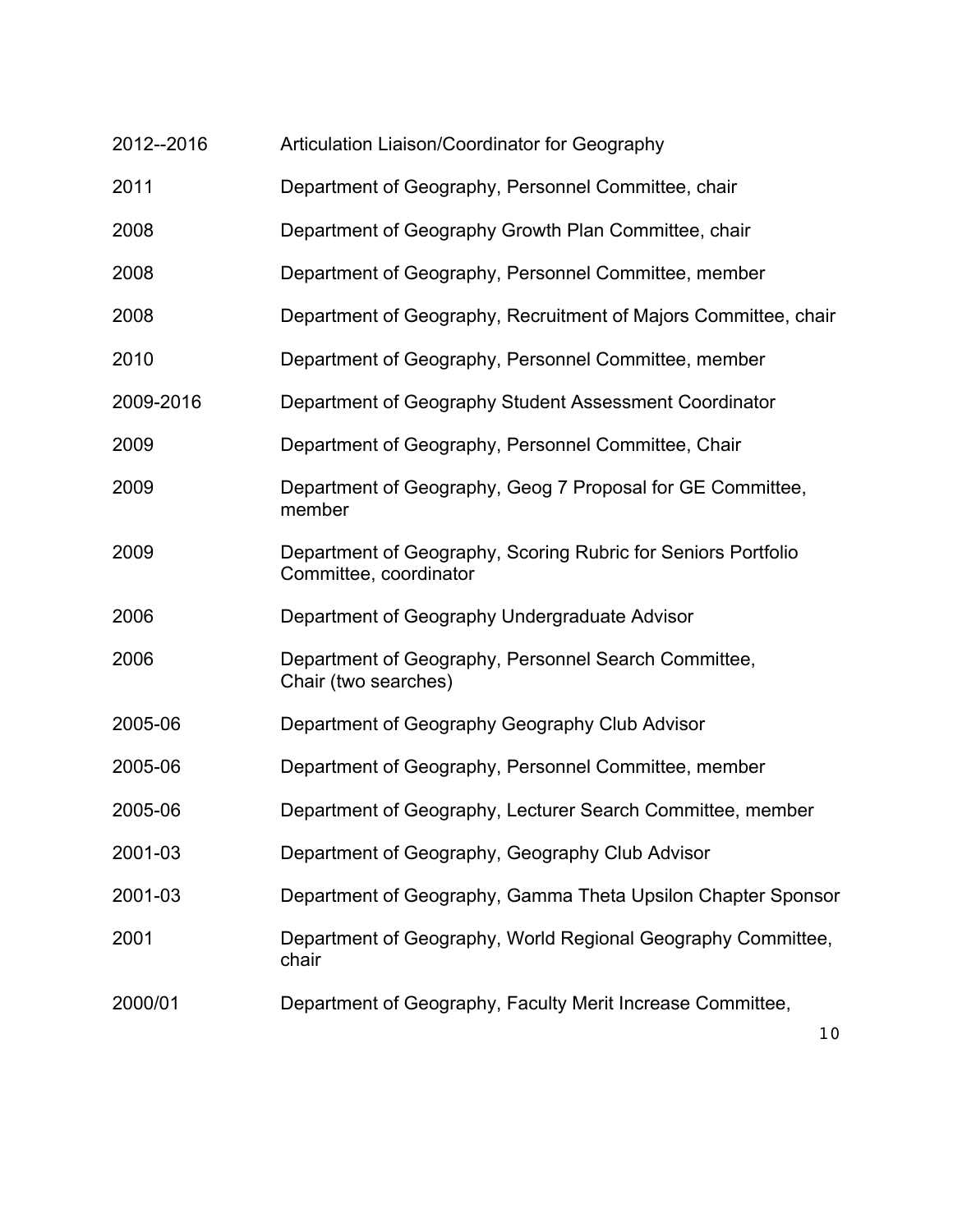member

| 2000/01 | Department of Geography, Curriculum Committee, member |  |  |
|---------|-------------------------------------------------------|--|--|
|         |                                                       |  |  |

**Other**

| 2004      | Session chair, the California Geographer's Annual Meeting, Spring,<br>Yosemite National Park, California                                         |
|-----------|--------------------------------------------------------------------------------------------------------------------------------------------------|
| 2000      | Session chair, Association of American Geographers Annual<br>Meeting, April 4-8, Pittsburgh, Pennsylvania, Geography Club and<br>GTU, Co-advisor |
| 1996-1997 | Geography Department, Texas A&M University, Graduate Student<br>Representative                                                                   |
| 1993-1995 | West Chester University, Gamma Theta Upsilon President                                                                                           |
| 1990-1992 | Villanova University, Geographical Society President                                                                                             |

### **COMMUNITY SERVICE, VOLUNTEER WORK, INVITED LECTURES**

- 2014-2015 Clovis Adult Education Courses
- 2014 Heart2Heart Girls Conference, Invited Speaker, Sierra Vista Mall, Perceptions of Beauty
- 2010 Susan G. Komen Breast Cancer Foundation, Race for Cure, participant
- 2004-2007 Susan G. Komen Breast Cancer Foundation, Central Valley Affiliate, team leader and volunteer
- 2004 American Cancer Society, volunteer
- 2003 Fresno Metro Ministry, Fresno County Food Assessment Food Project, participant in data collection, surveys, and analysis. This county-wide project is designed to determine access to nutritious food in the valley through mapping retailers and surveying consumers.
- 2003 Fresno County GeoSentinnel Project, volunteer, medical geography consultant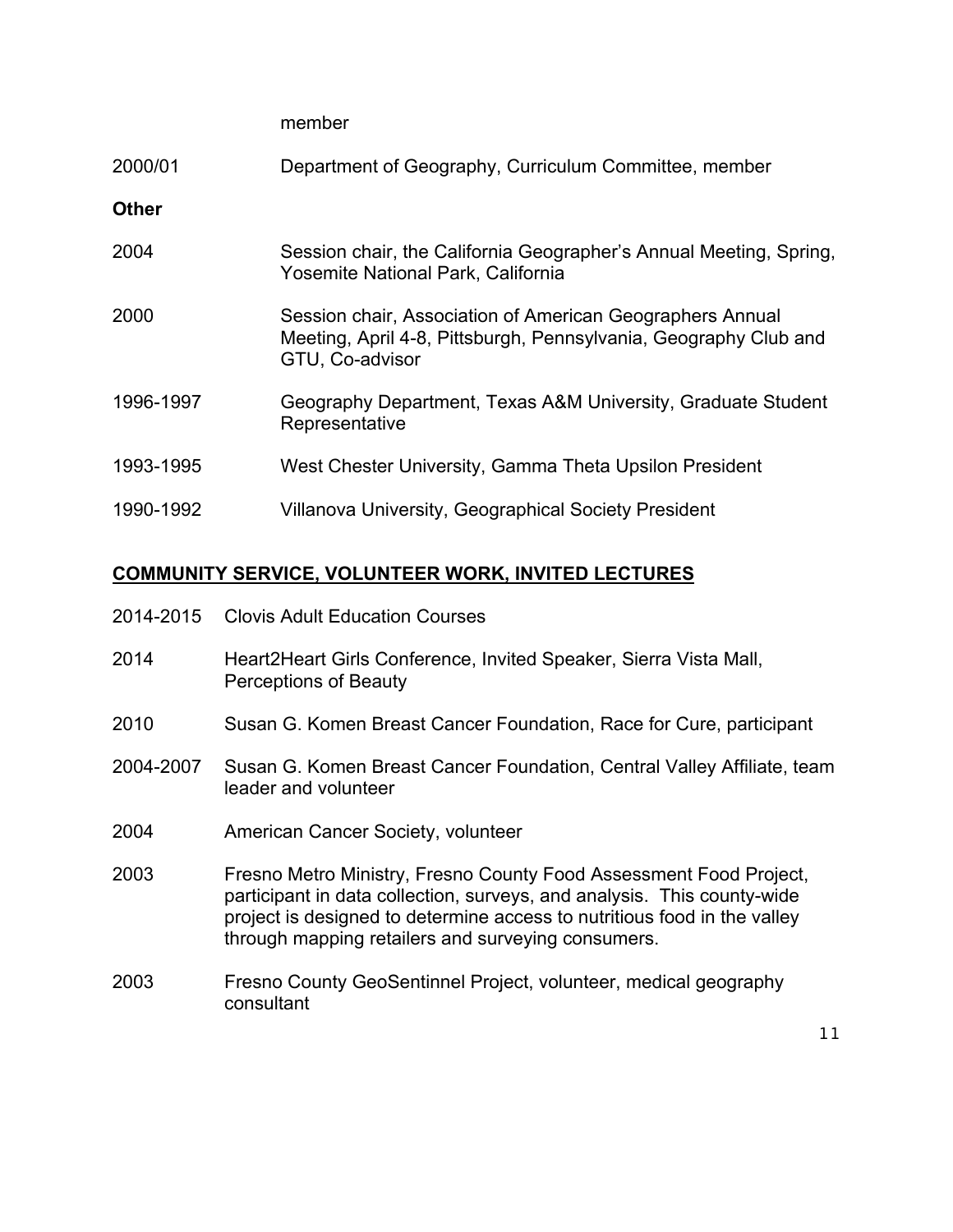| 2002 | Paid invited speaker, "Geographic research opportunities in East Asia,"<br>lecture presented to National Science Foundation Asian Program Fellows,<br>NSF, Washington, D.C., April 11, 2002                               |
|------|---------------------------------------------------------------------------------------------------------------------------------------------------------------------------------------------------------------------------|
| 2001 | Guest speaker, "Discover Japan," lectured presented for College of Social<br>Sciences, California State University, Fresno, November 30, 2001                                                                             |
| 2001 | Invited speaker, The use of GIS in medical geography," lecture presented<br>at GIS Day 2001, GIS Day Conference, California State University,<br>Fresno, November 14, 2001                                                |
| 2001 | Paid invited speaker, "The use of GIS in epidemiological research," lecture<br>presented at the Center for Disease Control, Taipei, Taiwan, August 21,<br>2001                                                            |
| 2001 | Guest speaker, "Disease diffusion in Africa," lecture presented to<br>undergraduate human geography class, California State University,<br>Fresno, spring semester, Fresno, California                                    |
| 2000 | Guest speaker, "Africa," slide presentation and lecture presented to<br>geography faculty and students, fall semester, Fresno, California                                                                                 |
| 2000 | Guest speaker, "Research and employment opportunities in medical<br>geography," lecture presented to undergraduate human geography class,<br>Texas A & M University, February 11, 2000, College Station, Texas            |
| 1999 | Invited speaker, "Tuberculosis in Japan: history, trends, and control,"<br>lecture presented at the Research Institute of Tuberculosis, August 17,<br>Tokyo, Japan                                                        |
| 1997 | Volunteer at Entebbe Parents Nursery School, worked primarily with AIDS<br>orphans, Entebbe, Uganda                                                                                                                       |
| 1995 | Guest speaker, "Cultural significance of Native American sacred objects<br>and customs," lecture presented to undergraduate world geography class,<br>West Chester University, West Chester, Pennsylvania, April 10, 1995 |
| 1994 | Guest speaker, "The Cultural Geography of Pennsylvania's Indians," West<br>Chester Friends School, West Chester, Pennsylvania, November 18, 1994                                                                          |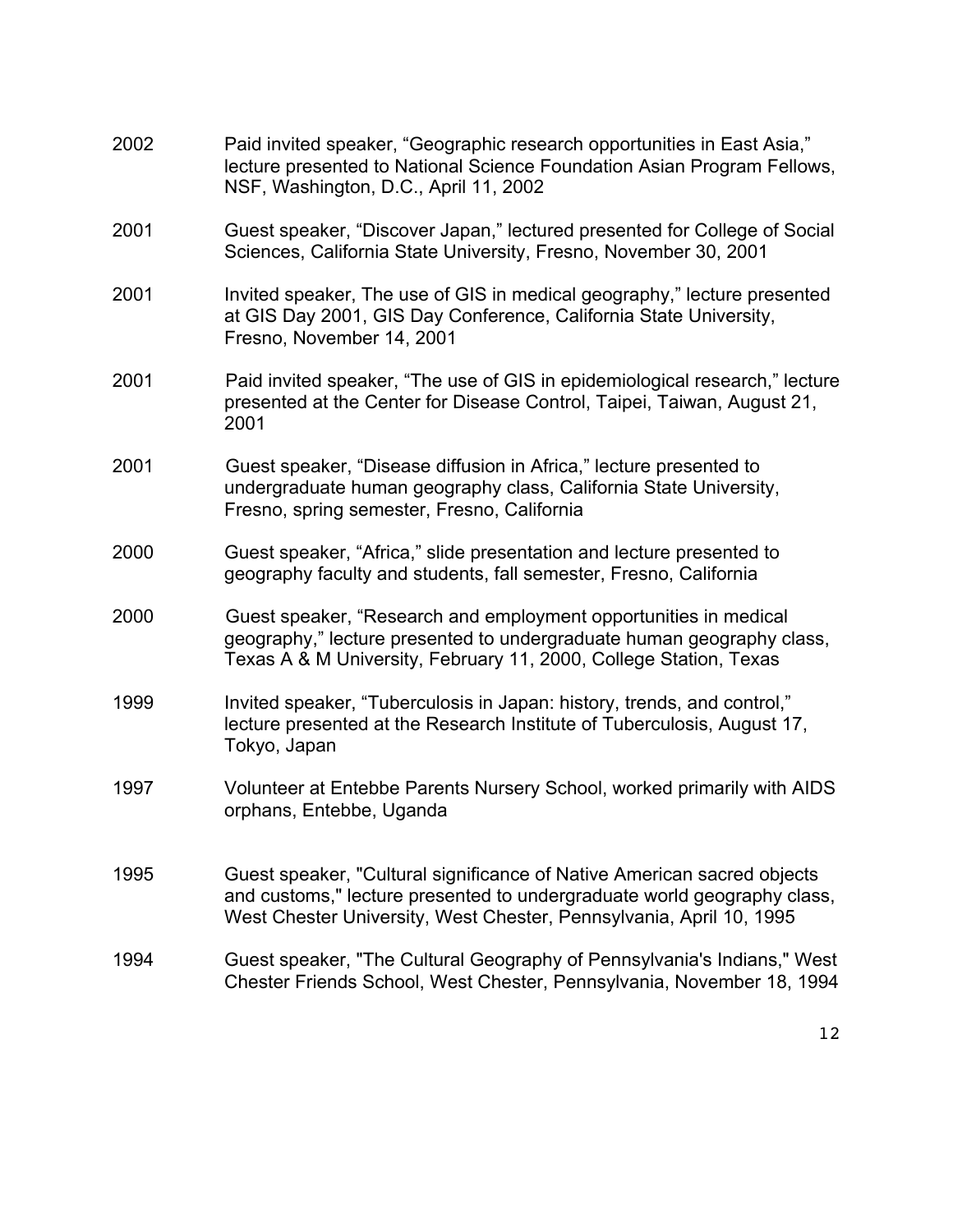- 1994 Guest speaker, "What is Geography?" Downingtown Junior High School, Downingtown, Pennsylvania, November 14, 1994
- 1993 Guest speaker, "The five themes of Geography: discovering your everyday world." Copeland Run Learning Center, Downingtown, Pennsylvania, November 12, 1993

# **AWARDS, CERTIFICATES, AND CONTRACTS**

| 2010 | Multi-media video assessment material, Pearson Publishers, \$5000                                                                                                                                                                                                         |
|------|---------------------------------------------------------------------------------------------------------------------------------------------------------------------------------------------------------------------------------------------------------------------------|
| 2006 | Professional Development Certificate, CSU-Fresno                                                                                                                                                                                                                          |
| 2006 | Study guide material for students and instructors to accompany "Human<br>Geography: Culture, Society, and Space" by deBlij and Murphy 8 <sup>th</sup> edition,<br>Wiley Publisher, \$2,000                                                                                |
| 2005 | Multi-media material for students and instructors to accompany "Human"<br>Geography: Culture, Society, and Space" by deBlij and Murphy 8 <sup>th</sup> edition,<br>Wiley Publishers, \$10,000                                                                             |
| 2005 | Study guide material for student study guide to accompany "Human<br>Geography: Culture, Society, and Space" by deBlij and Murphy 8 <sup>th</sup> edition,<br>Wiley Publishers, \$3,000                                                                                    |
| 2003 | "The Power of Place: Geography for the 21 <sup>st</sup> Century" Fourth Edition<br>Study Guide, Annenberg/CPB, McGraw-Hill, \$5000                                                                                                                                        |
| 2002 | GeoDiscoveries interactive CD project to accompany "Human Geography:<br>Culture, Society, and Space" by deBlij and Murphy 7 <sup>th</sup> edition, Wiley<br>Publishers, member of development team (developed presentation<br>material and interactive exercises), \$4500 |
| 2002 | Module material for "Human Geography: Culture, Society, and Space"<br>student companion, $7th$ edition, revision of $6th$ edition, \$300                                                                                                                                  |
| 1999 | Association of American Geographers Travel Grant, \$500                                                                                                                                                                                                                   |
| 1999 | Certificate: fulfillment of requirements of the Japanese language course as<br>prescribed by the 1999 Summer Institute in Japan, Interlang Service, Inc.,<br>National Science Foundation, Tokyo, Japan                                                                    |
|      |                                                                                                                                                                                                                                                                           |